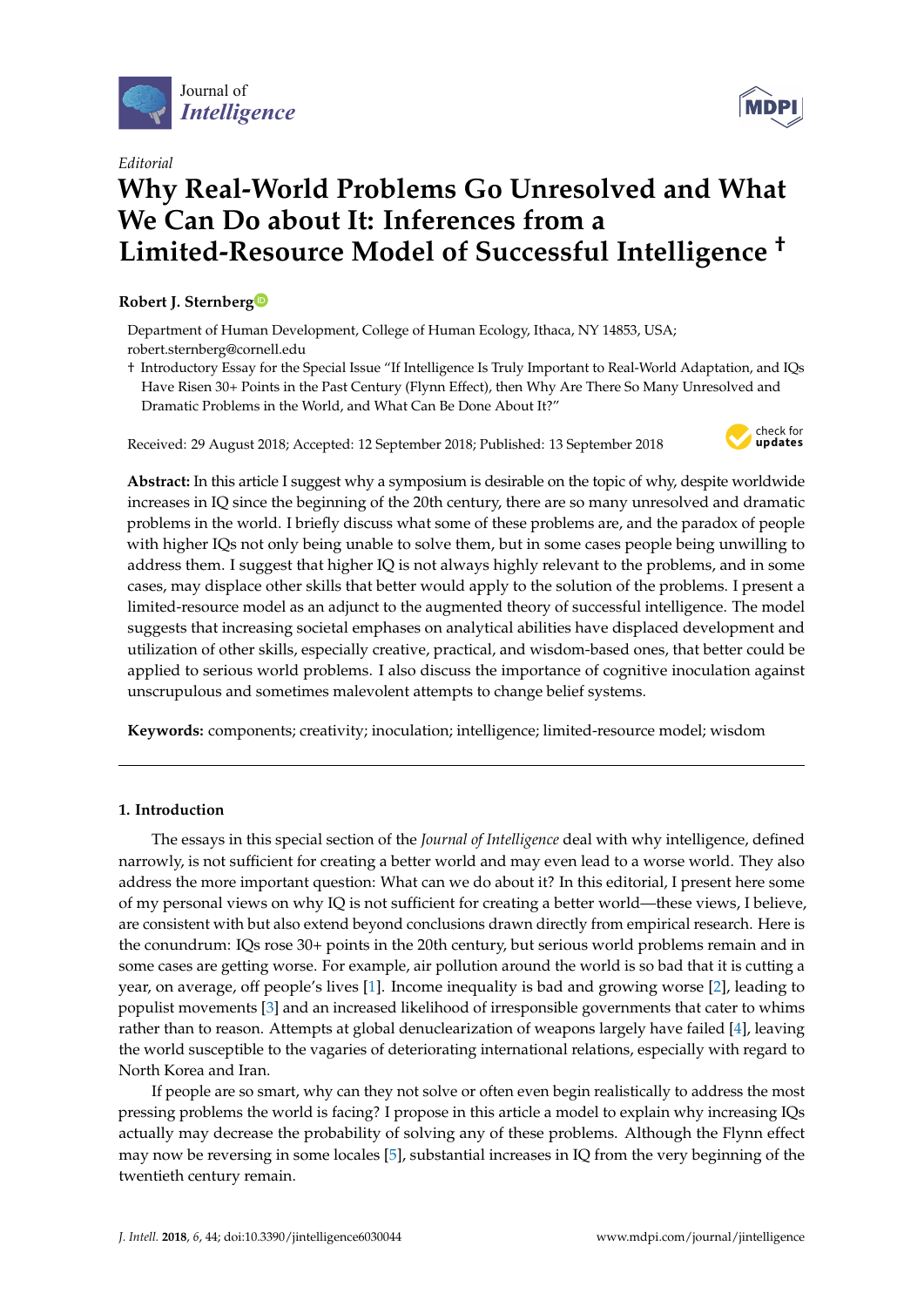## **2. A Limited-Resource Model**

According to the theory of successful intelligence, intelligence at its base comprises a series of information-processing components acting upon mental representations in a variety of environmental contexts [\[6\]](#page-6-5). These components are of three kinds: metacomponents, performance components, and knowledge-acquisition components. Metacomponents are used to plan, monitor, and evaluate reasoning, problem solving, and decision making. Performance components are used to execute these higher order cognitive tasks. Knowledge-acquisition components are used to learn how to do these tasks in the first place (see Note 6).

The three kinds of components, according to the original triarchic theory of intelligence and its later manifestation as the theory of successful intelligence, produce three basic kinds of mental functioning and a subsidiary one. Creative intelligence is involved when the components are applied to tasks and situations that are relatively (but not completely) novel. Analytical intelligence is involved when the components are applied to fairly abstract but nevertheless relatively familiar kinds of problems, such as the ones students encounter in school. And practical intelligence is involved when the components are applied to relatively concrete and familiar kinds of problems, such as the challenges of everyday life [\[7\]](#page-6-6). The key point here is that the same information-processing components are involved in creative, analytical, and practical thinking—what differs is how they are applied. A fourth kind of thinking, wise thinking, is involved when the components engage in creative, analytical, and practical thinking to help achieve a common good, over the long as well as the short term [\[8,](#page-6-7)[9\]](#page-6-8).

The theory as originally proposed did not consider resource constraints. That is, what cognitive limitations are there in the generation of components to accomplish the tasks necessary for one's life? Research would suggest that there are three major sets of constraints, or at least, cognitive ones. The first set comprises working-memory constraints [\[10](#page-6-9)[,11\]](#page-6-10). One can do only as many tasks as one can hold in one's working memory. A second set of constraints is attentional [\[12](#page-6-11)[,13\]](#page-6-12). To execute a task, one needs to attend to it. And to execute it well, one needs to ensure that one's attention is directed properly to the various elements of the task. A third set of constraints is speed-related [\[14](#page-7-0)[,15\]](#page-7-1). The faster one mentally processes information, the more components one can execute in a given amount of time. Of course, speed says nothing about the accuracy with which the components will be executed, and accuracy matters at least as much as speed [\[16\]](#page-7-2).

These constraints (and doubtless, others) are important because they limit an individual's ability to execute components in intelligent reasoning, decision making, and problem solving. That is, one's ability to solve problems and accomplish life tasks will depend on one's componential skills, on the one hand, and one's cognitive constraints (working memory, attention, mental speed) for applying them.

## **3. Effects of Societal Context**

At different points in the development of a society and the sociocultural context in which it is embedded, rewards for different kinds of thinking and behaving will differ. For example, Renaissance Florence saw an explosion of creative intelligence because of the patron system and because of mutual reinforcement of artists for each other's work. After the Soviet Union's launch of Sputnik, creative work in space engineering exploded because of societal needs. What kind(s) of abilities are most being rewarded today? Let's look at where the rewards are?

I argued as early as 1985 that US society, and perhaps other societies as well, were tipping the reward system very heavily toward analytical uses of components (see Note 6). That trend has accelerated greatly as a result of several societal trends.

#### *3.1. Rising IQs*

As IQs rose in the 20th century, the memory and analytical skills contributing to them increased and society saw some gains from these enhanced skills. People became better able to understand and use technology, for example—cell phones, computers, even everyday appliances connected to the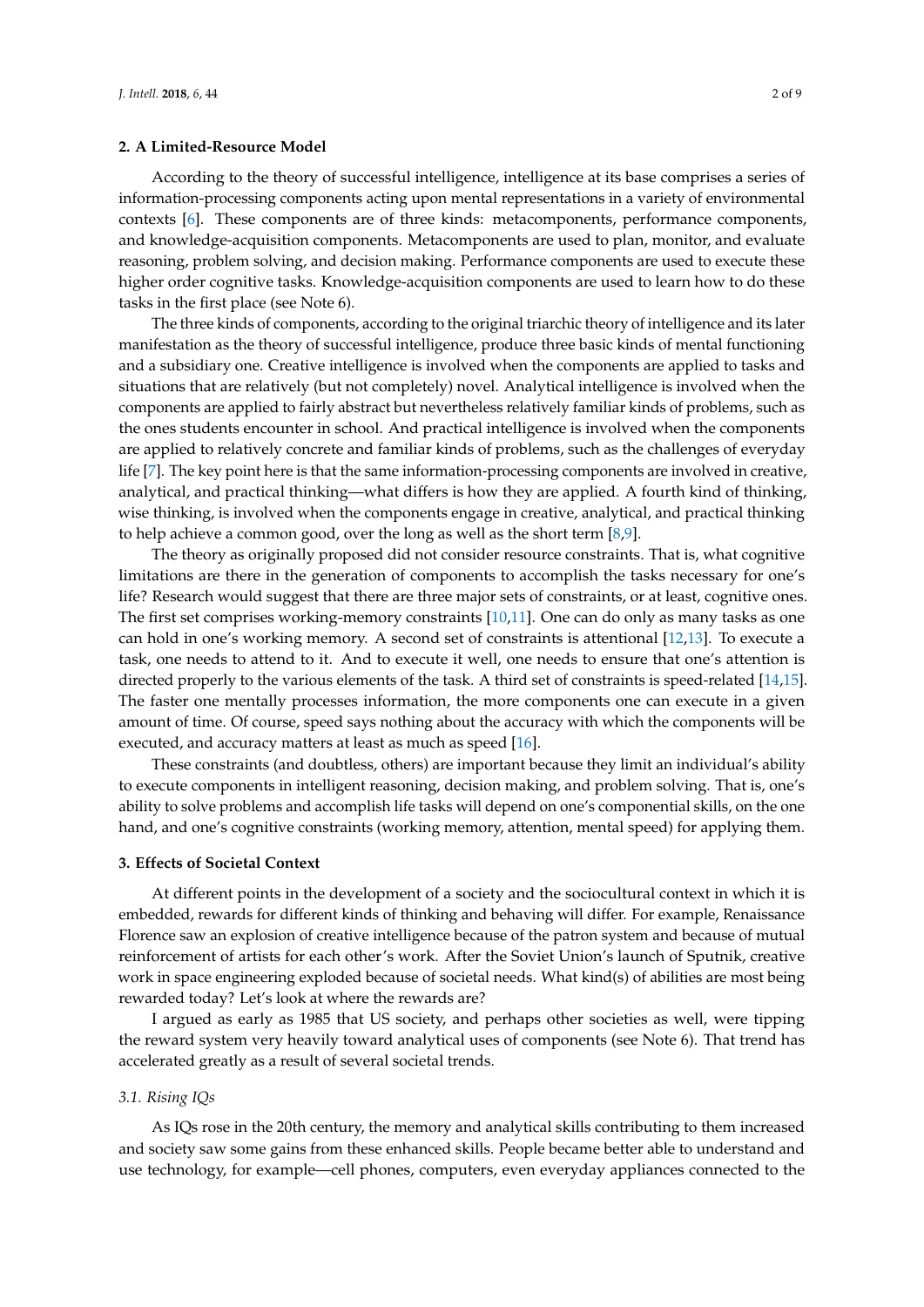Internet. Just as tall people are more likely to play basketball, or attractive people more likely to model, high-IQ people are more likely to find jobs that match their considerable intellectual skills. As IQs rose, people needed them more, just as when people have grown taller as a result of better nutrition, society took these heights into account in designing furniture, vehicles of conveyance, and the like. Those who did not participate in the growth may have found more and more resources simply physically out of reach. Short people today have trouble reaching many things, but those people may be average or even above average relative to heights just a century ago, in the same way that many of the lower IQ people of today would have been above average a century ago.

## *3.2. Standardized Testing*

Standardized testing as done in the United States and in many other countries very heavily emphasizes memory and analytical skills, largely to the exclusion of creative, practical, and wisdom-based skills [\[17\]](#page-7-3). The items used assess accumulated knowledge and the ability to analyze that knowledge, but stop there [\[18\]](#page-7-4). Those are useful skills. But the tests do not measure students' abilities to come up with new ideas, to apply those new ideas in practical settings, or to ensure that their ideas help to achieve some kind of common good [\[19](#page-7-5)[,20\]](#page-7-6). So students are admitted to private schools, gifted programs, and institutions of higher education largely on the basis of their memory and analytical skills, skills that are useful but inadequate in and of themselves for solving serious world problems.

Once a certain group starts to dominate in an institutional setting, self-fulfilling prophecies tend to take root. People expect more from the people identified as "winners," and they get more. The result is that those people expected to be successful become successful, and the preference for like people passes on from one generation to the next. The next generation, in evaluating people, looks for others more or less like themselves, leading to whatever traits were valuable before to matter even more (see Note 6).

## *3.3. Instruction in Schools*

Because school curricula, at least today, are so heavily geared toward whatever it is that standardized tests measure, instruction in schools has become in its emphases, as it has been for a long time, much like the tests. Instruction emphasizes the same memory and analytical abilities that the tests test. The tests and the schools reinforce each other in an unending loop. Indeed, Alfred Binet created the IQ test to reflect skills needed for success in school, and schools teach to the kinds of skills that his test and others like it measure. This is not in itself a bad thing, of course, but it may crowd out other kinds of skills that also matter, such as creative, practical, and wisdom-based ones.

## *3.4. Social Media*

Social media undoubtedly have served some useful functions in connecting people who otherwise would never have been connected. And they have provided a way for people to reach out with their ideas in the past who never could have had any audience. But social media bypass a crucial part of the creative process—refereeing. The result is that people often pretty much say whatever occurs to them. This is bad for analytical-skill development and utilization and even worse for creative-skill development and utilization. Creativity requires critique of whether a novel idea is good and may serve some positive function. Because negative and even untrue postings spread faster on social media than do positive and true postings [\[21\]](#page-7-7), the reinforcement system encourages only a low level of the serious analytical scrutiny that is necessary for the entire creative process. And because wisdom requires reflection and careful scrutiny of what one says, social media's emphasis on quick and unreflective responses almost certainly discourage wise thinking.

Even worse, the reinforcement system of social media is oriented toward making money for advertisers, as that is the source of income for the companies that produce social media. Advertising today, as always, works best when it bypasses critical thinking. There is nothing new in all this. Even in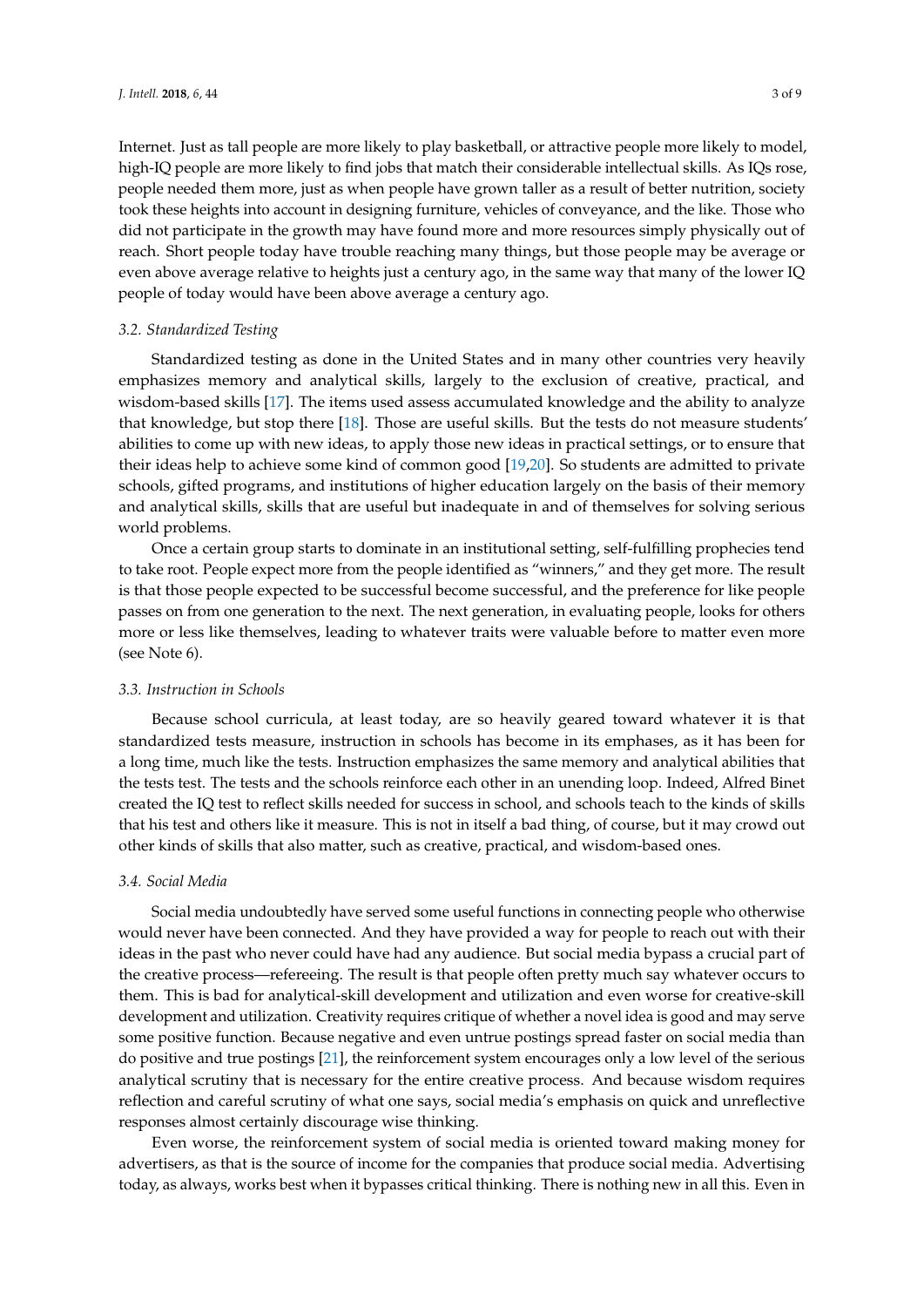the 1950s, skeptics were concerned about how the medium of the moment–television–bypassed critical thinking and allowed advertisers to get a toehold on a person's consciousness [\[22\]](#page-7-8). Social media and many Internet applications are designed to free users from cognitive inhibitions—that is what advertising is about–and in the process, they have degraded the thinking even of people with high levels of intelligence [\[23](#page-7-9)[,24\]](#page-7-10).

People who are intelligent may believe that they are immune to any potential dumbing-down effects of social media. But a number of researchers have argued the opposite—that people's belief that they are immune to foolish or mindless work actually makes them become more susceptible to it [\[25](#page-7-11)[–29\]](#page-7-12). They may be intelligent as a "trait," but even people who are more intelligent as a trait may behave foolishly as a state—that is, they can fall for the same tricks as others, maybe more so because they believe they cannot.

#### *3.5. Surveillance*

We live, more and more, in surveillance societies [\[29](#page-7-12)-31]. In parts of the world, surveillance is so tight that one can be viewed as having little more privacy than in George Orwell's "*1984"* [\[32\]](#page-7-14). In some places, it is hard to walk anywhere in a public space without cameras observing one's movements. One's use of the Internet is closely monitored by companies such as Facebook and Google, as well as by advertisers looking to get an edge in sales.

The surveillance is not all from the top-down. People are doing more surveillance on each other. Some of it is probably good, as in the open-science movement, designed to achieve greater transparency in scientific research. But the cost of such a movement is more surveillance of scientists by one another, with increased emphasis, again, on analytical processing at the expense of creative and perhaps wisdom-related information processing. The amount of registration and paperwork increases, leaving potentially less time for creative work [\[33\]](#page-7-15). And current emphasis on replication has the same effect, leading researchers to spend time processing information analytically—to be sure of exactly replicating someone else's work—rather than going much beyond what has been done before. Indeed, in a strict replication, the idea is *not* to go beyond what was done before—to replicate methods as exactly as possible [\[34\]](#page-7-16). A conceptual replication goes a bit beyond the past, but is a limiting form of creative enterprise [\[35\]](#page-7-17). On the positive side, of course, science becomes more open and transparent. But the emphasis on analytical processing, once again, increases, in a limited-resource model, at the possible expense of creative processing in generating novel and useful ideas.

Of course, many other forces operate in society, but the point, I believe, is clear. Many societies in the world, including that in the United States, have come more and more to reward memory and analytical skills. I believe there are exceptions, such as the culture of Silicon Valley, which also emphasizes creative and, to an extent, practical skills. But the isolation of Silicon Valley from much of the rest of the United States bespeaks the cultural difference between it and much of the rest of the country.

If, indeed, resources are limited, then the emphasis placed on memory and analytical skills will tend to crowd out the development of creative and practical skills. The result will be successive generations of students who become increasingly analytical in their focus, in the mode of thinking required for problems on IQ tests and related tests, such as the SAT and ACT. It should be noted that this analytical focus is quite different from the focus of rational thinking. That is, one can have a high IQ and be lacking in rational and critical thinking capacities of the kinds needed for success in everyday life [\[36](#page-7-18)[–38\]](#page-7-19). So smart people not only can be foolish (lacking in wisdom for the common good), but also, lacking in rationality.

## **4. Interaction of Components of Intelligence with Societal Context**

To return to the original question that motivated this essay: If intelligence is truly important to real-world adaptation, and IQs have risen 30+ points in the past century, then why are there so many unresolved and dramatic problems in the world today, and what can be done about it?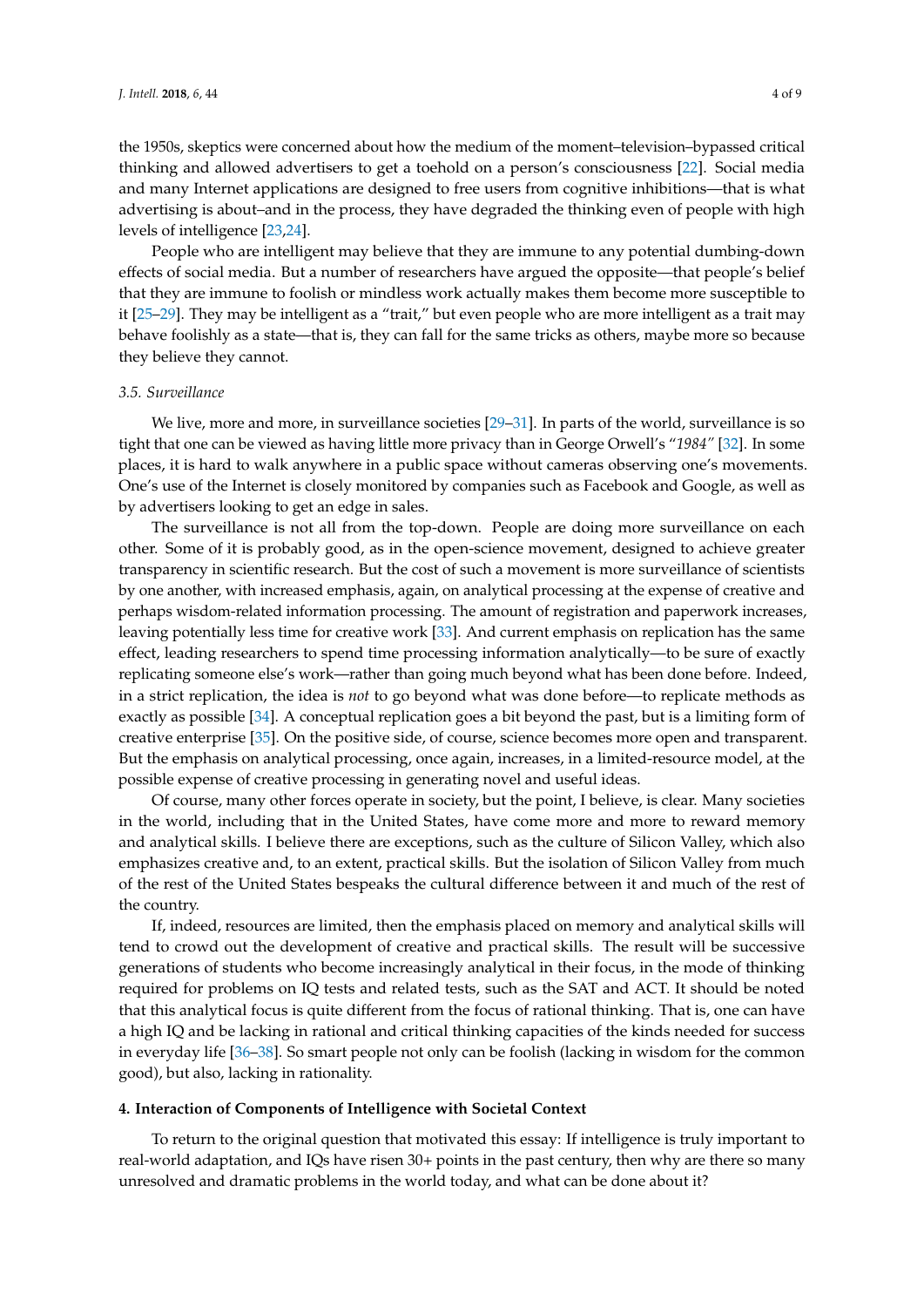I have argued that a number of societal forces have conspired with the limited resources of the human brain to emphasize some skills over others, namely, memory and analytical skills at the potential expense of creative, practical (common-sense), and wisdom-based skills. Individuals start with a wide range of potentials for the development of cognitive skills. Their own predispositions plus societal forces then result in the greater development of some and the lesser development of others into competencies. And then, again, their predispositions and societal forces lead some people to become experts of one kind or another [\[39–](#page-7-20)[41\]](#page-7-21). In many of our societies, students simply are not developing the creative skills they need for success in solving difficult world problems [\[42\]](#page-7-22), nor the practical nor the wisdom-based skills either. Like the carpenter who has a hammer and looks for things to be hammered, they look for problems they can solve by memory or analytically, which often means that they will be looking for things, ideas, and people to critique more than they will be looking for things and ideas to create in common-sense ways so that they help to achieve a common good. In essence, we risk becoming a society of replicators and critics (see Note 6).

Fortunately, there are many forces that also encourage creativity—competiveness in most fields (from research to industry), rapid changes in social customs, rapid changes in the technology we can creatively exploit to get our work done, and sometimes even rare work environments that actually encourage creative thinking rather than merely saying they do. But the greatest problem is that that there are few forces that encourage the development of wisdom—using our creative, analytical, and practical skills to seek a common good.

For most of its history, the United States was a country that sought a "common good." Unfortunately, the common good was not quite "common"—it was almost exclusively for white people, mostly for males, and often excluded people of non-Christian religions, and even at times excluded Catholics. The Civil Rights movement of the 1960s and 1970s helped achieve something more nearly approaching equality of various groups, but what recent times have made clear is that it did so at a cost: Many people who before had been in the privileged class—even if they were not economically well off—felt that their rightful place was either being stolen from them, or else, that it was being too widely shared. Partly as a result, the United States is highly polarized today, perhaps as never before since the Civil War. Similar problems have arisen in in Europe and beyond. Those who once felt themselves to be "have's" came to feel like "have-not's," and through populist movements are seeking to become have's again (see Note 3).

The only viable solution to this problem is for people to use their creative, analytic, and practical intelligence wisely—toward a common good. But the forces described above—testing, schooling, social media, surveillance—all lead people away from this goal. And the individualism of many of our societies, combined with cultural clashes within and between those societies, have made it difficult for people to see beyond their own tribal interests [\[43\]](#page-7-23). If there is one thing schools are not doing, however, it is teaching for wisdom [\[44\]](#page-7-24), arguably the most important element in the augmented theory of successful intelligence [\[45\]](#page-8-0). Teachers do not know how and because wisdom is not tested, it remains nearly invisible in the schooling process.

On top of this, the intelligence field, after perhaps a brief flirtation with broader theories of intelligence such as those of Gardner [\[46\]](#page-8-1) and Sternberg [\[45\]](#page-8-0), seems to be moving back toward its traditional position in favor of narrower psychometrically-based views [\[47](#page-8-2)[–49\]](#page-8-3) that, while multifaceted, still view intelligence as having general ability, or *g* at the top of a hierarchy of abilities. Some argue for the psychometric model above other models [\[50\]](#page-8-4) and others argue that the task of intelligence research is simply to understand the biology of *g* and related constructs [\[51\]](#page-8-5).

All of this might not matter if the state of the world were not of such great concern at the moment. Perhaps people always feel that things are precarious. But the return of somewhat mindless populism [\[52\]](#page-8-6), as existed before World War II, has to be a major concern to a world in which democracy is on the decline [\[53\]](#page-8-7), where income inequality favoring those with high IQ is feeding resentment the very populism that is threatening democracy [\[54\]](#page-8-8), and where air pollution is not only shortening life spans, but apparently lowering global intelligence [\[55\]](#page-8-9).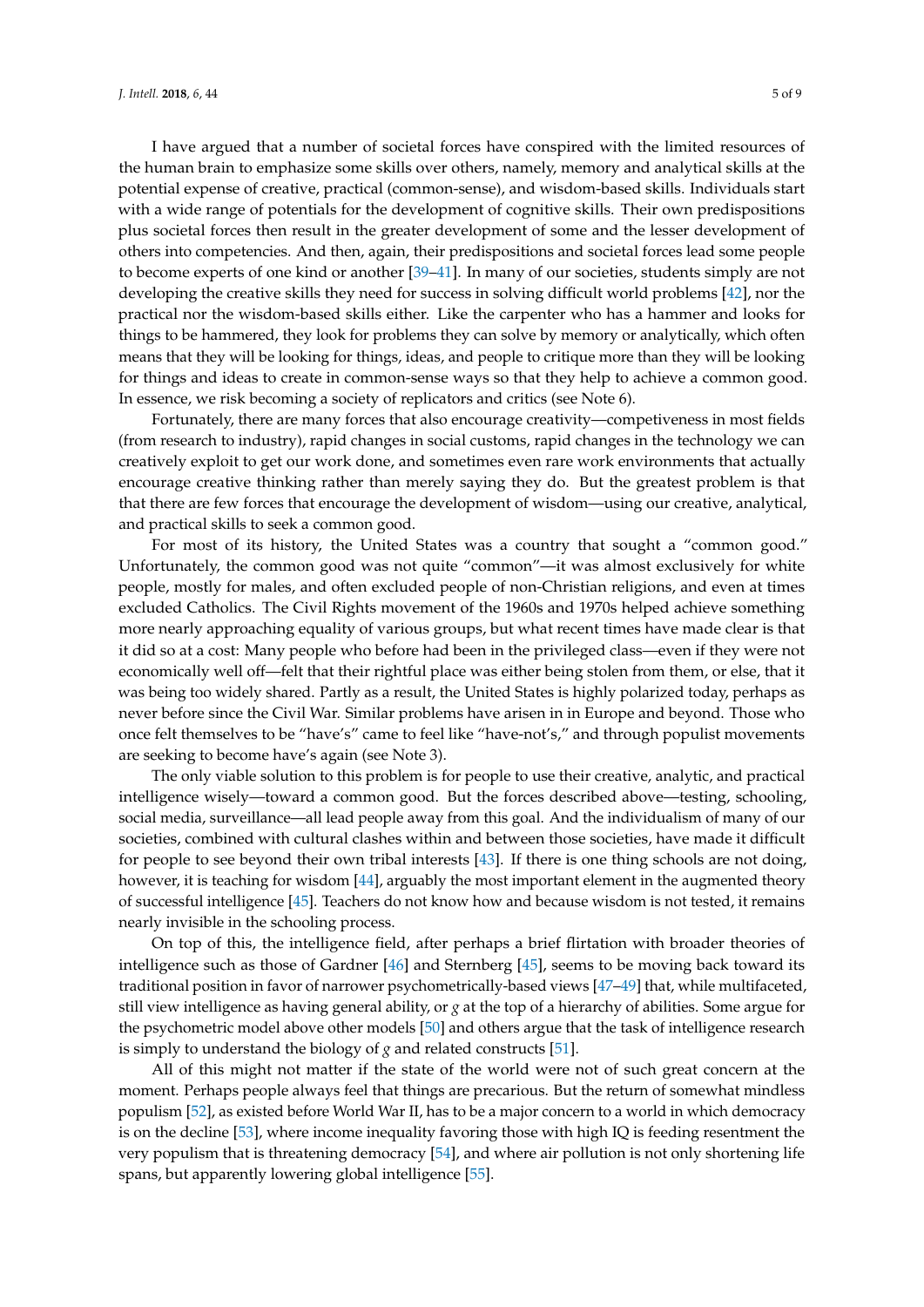## **5. Failure of Cognitive Inoculation**

Professor William McGuire was a social psychologist and, in particular, a cognitive-consistency theorist. But in retrospect, he might be viewed as well as a distinguished theorist of practical intelligence. He proposed an inoculation theory, according to which people could be helped to maintain sensible and cognitively consistent beliefs if they were "inoculated" against (sometimes malevolent) attempts to change these beliefs [\[56–](#page-8-10)[58\]](#page-8-11). The idea was much like physical inoculation: By challenging people's beliefs with weak counterarguments, one could inoculate their cognitive systems against later stronger (and sometimes less than rational) counterarguments.

Of course, sometimes people do need to change their beliefs. McGuire's concern was, however, as is that here, with attempts to change beliefs that people need to maintain clear and cognitively consistent thinking. Demagogues in all domains (not just political—business, religion, science, whatever) attempt to change beliefs by repeating, over and over, powerful and often simplistic belief-changing statements. They recruit allies to assist them in their attempts to overthrow reason. No one is immune to such forces, least of all the "smart" people who may believe they are immune and thus may put up little resistance.

According to McGuire, four elements are necessary for inoculation to occur:

- 1. *Threat.* The individual must recognize that there is a threat to his or her considered beliefs. In our case, the threat might be to the view that democracy is desirable and that people should have equal rights.
- 2. *Refutational preemption.* The individual must be able to activate his or her own arguments and strengthen those beliefs through countering threats to the beliefs.
- 3. *Delay.* As with a biological inoculation, people need some time, in this case after the presentation of the weak counterarguments, for cognitive inoculation to work. Perhaps people use that time to reflect upon their views and why they are solid.
- 4. *Involvement.* People need to have sufficient involvement in the issue at hand to want to defend their beliefs and to activate them in the face of threat to them. Otherwise, they may not care enough to counter attacks on their beliefs.

Again, some beliefs of course need changing. None of us should view our beliefs as sacrosanct. Nothing said here stands against that basic fact.

Yet, today, fundamental beliefs are under attack. It often is hard to figure out what one or another political party in a given country stands for. How could beliefs change so quickly? There is good reason to believe that cognitive inoculation today is at threat. The main reason is perhaps that people are just not ready to apply cognitive inoculation to new media, such as the Internet and in particular the social media through which so much new information is now presented. People just have not had a chance to adjust. People of course need some time to adjust to any new medium, even newspapers or television. But going back just a decade or two, most media, at least in democracies, made at least some attempt to present balanced news. In the United States, whether one listened on the television of the 1960s to Chet Huntley and David Brinkley (NBC), Walter Cronkite (CBS), or Howard K. Smith (ABC), one received basically the same news. Today that is no longer true. The world as presented by Fox is unrecognizable to viewers of (or listeners to) CNN, and vice versa. The Internet allows people and clever social-media providers to screen out what particular people don't want to hear, with the result that they live in a mini-universe of like-minded people. They find it hard to understand why anyone would disagree [\[59\]](#page-8-12).

Biologically, people actually have two immune systems, not just one [\[60\]](#page-8-13). The older immune system is a general-purpose one, which can protect us against generalized biological (bacterial, viral, parasitic, etc.) threats. The newer immune system specifically targets particular new threats that the body has not previously mobilized specific mechanisms to defend against. The problem is that the new immune system is slower to act, because it needs to recruit new antibodies to guard against and attack the specific threats. In the meantime, while the need for antibodies is being assessed, the antibodies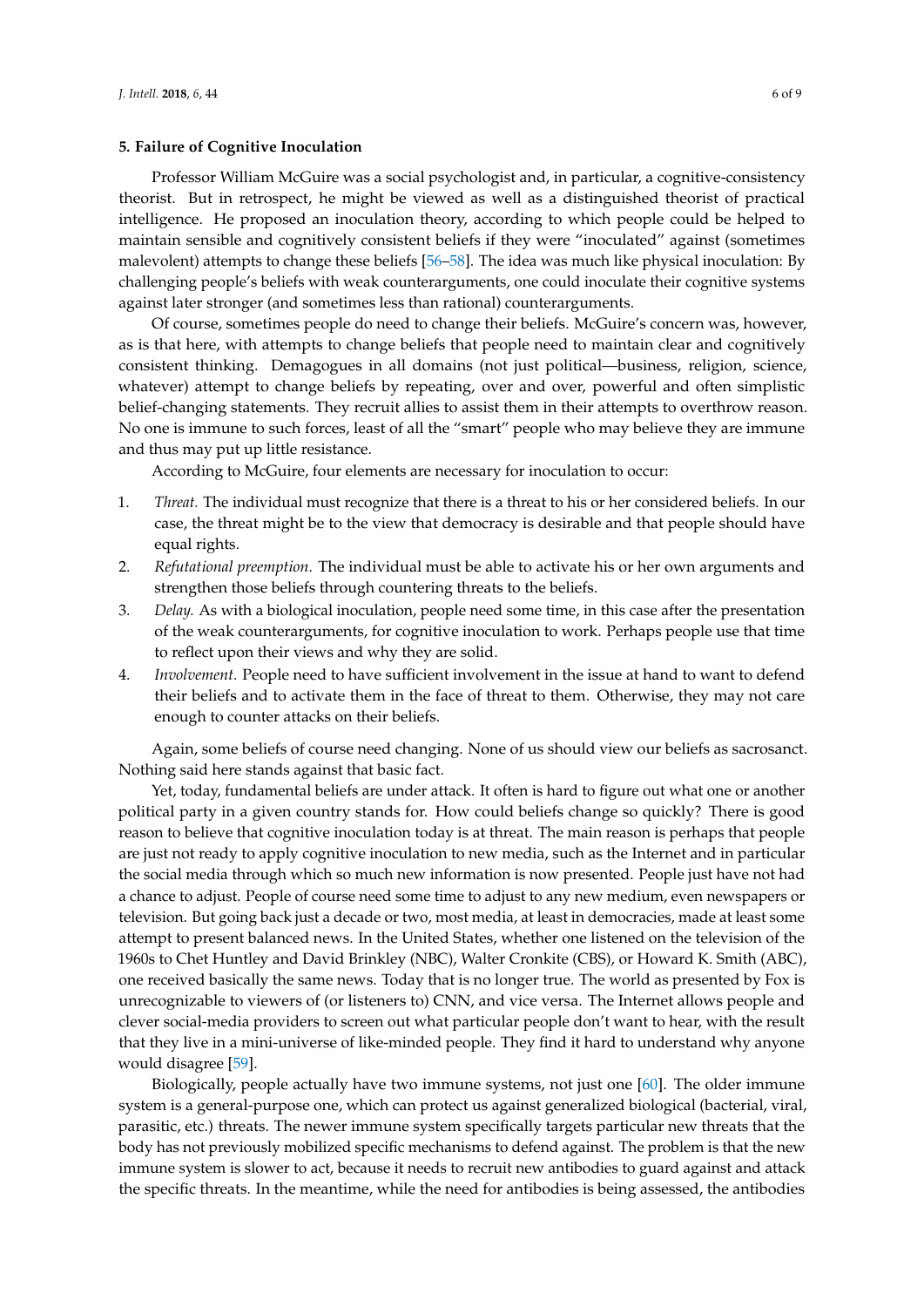are being created, and then the antibodies are being mobilized, the challenge to the body can defeat it, or render it permanently incapacitated.

I suggest that the cognitive immune system may have the same challenge as the biological one. Some threats to our cognitive system, such as when someone tries to cheat us in an interpersonal interaction, may stimulate our "old" cognitive immune system. That is, we are used to such threats and know how to handle them. People have been dealing with such challenges over the millennia. But the newer threats—such as via social media—invoke much less of a hard-wired response, and that response is probably generalized and weak, as would be our biological response to a new threat. By the time the newer cognitive immune system is recruited, it may or may not be too late. Our minds may already be "infected" with maladaptive "viruses" by the time the new cognitive immune system sets to work, and by then, we may not be able to marshal sufficient cognitive resistance to change what have become maladaptive modes of thought. Thus can we be beguiled by would-be despots and their henchmen.

It is useful that intelligence theorists are studying intelligence in the laboratory using biological, reaction-time, and other related methods. But our ability to direct our intelligence to face the challenges of modern society is under threat. Is it not time for intelligence theorists to take seriously threats that are themselves serious to the well-being of civilization? The essays in this special section of the *Journal of Intelligence* consider current challenges to, and problems in the world, and how intelligence, broadly considered, can help us better to face and perhaps even solve them.

**Conflicts of Interest:** The author declares no conflicts of interest.

#### **References**

- <span id="page-6-0"></span>1. Daigle, K. Air Pollution Is Shaving A Year Off Our Average Life Expectancy. *Science News*. 22 August 2018. Available online: [https://www.sciencenews.org/article/air-pollution-shaving-year-our-average-life-ex](https://www.sciencenews.org/article/air-pollution-shaving-year-our-average-life-expectancy) [pectancy](https://www.sciencenews.org/article/air-pollution-shaving-year-our-average-life-expectancy) (accessed on 12 September 2018).
- <span id="page-6-1"></span>2. Ingraham, C. Massive New Data Set Suggests Income Inequality Is about to Get Even Worse. *Washington Post*. 4 January 2018. Available online: [https://www.washingtonpost.com/news/wonk/wp/2018/01/04/massi](https://www.washingtonpost.com/news/wonk/wp/2018/01/04/massive-new-data-set-suggests-inequality-is-about-to-get-even-worse/?utm_term=.94f32377dbc0) [ve-new-data-set-suggests-inequality-is-about-to-get-even-worse/?utm\\_term=.94f32377dbc0](https://www.washingtonpost.com/news/wonk/wp/2018/01/04/massive-new-data-set-suggests-inequality-is-about-to-get-even-worse/?utm_term=.94f32377dbc0) (accessed on 12 September 2018).
- <span id="page-6-2"></span>3. O'Connor, N. Three connections between rising income inequality and the rise of populism. *Ir. Stud. Int. Aff.* **2017**, *28*, 29–43.
- <span id="page-6-3"></span>4. Chandran, N. Denuclearization A Pipe Dream? UN Holds Talks to Ban Nukes, and Major Powers don't Show Up. 27 March 2017. Available online: [https://www.cnbc.com/2017/03/27/global-reluctance-toward](https://www.cnbc.com/2017/03/27/global-reluctance-towards-nuclear-denuclearization-as-un-hold-talks.html) [s-nuclear-denuclearization-as-un-hold-talks.html](https://www.cnbc.com/2017/03/27/global-reluctance-towards-nuclear-denuclearization-as-un-hold-talks.html) (accessed on 12 September 2018).
- <span id="page-6-4"></span>5. Bratsberg, B.; Rogeberg, O. Flynn effect and its reversal are both environmentally caused. *Proc. Natl. Acad. Sci. USA* **2018**, *115*, 6674–6678. [\[CrossRef\]](http://dx.doi.org/10.1073/pnas.1718793115) [\[PubMed\]](http://www.ncbi.nlm.nih.gov/pubmed/29891660)
- <span id="page-6-5"></span>6. Sternberg, R.J. *Beyond IQ: A Triarchic Theory of Human Intelligence*; Cambridge University Press: Cambridge, UK, 1985.
- <span id="page-6-6"></span>7. Sternberg, R.J. *Successful Intelligence*; Plume: New York, NY, USA, 1997.
- <span id="page-6-7"></span>8. Sternberg, R.J. *Wisdom, Intelligence, and Creativity Synthesized*; Cambridge University Press: New York, NY, USA, 2003.
- <span id="page-6-8"></span>9. Sternberg, R.J. Teaching for wisdom. In *Oxford Handbook of Happiness*; David, S., Boniwell, I., Ayers, A.C., Eds.; Oxford University Press: Oxford, UK, 2013; pp. 631–643.
- <span id="page-6-9"></span>10. Engle, R.W. Working memory capacity as executive attention. *Curr. Dir. Psychol. Sci.* **2002**, *11*, 19–23. [\[CrossRef\]](http://dx.doi.org/10.1111/1467-8721.00160)
- <span id="page-6-10"></span>11. Engle, R.W. Working memory and executive attention: A revisit. *Perspect. Psychol. Sci.* **2018**, *13*, 190–193. [\[CrossRef\]](http://dx.doi.org/10.1177/1745691617720478) [\[PubMed\]](http://www.ncbi.nlm.nih.gov/pubmed/29592654)
- <span id="page-6-11"></span>12. Cowan, N.; Fristoe, N.M.; Elliott, E.M.; Brunner, R.P.; Saults, J.S. Scope of attention, control of attention, and intelligence in children and adults. *J. Educ. Psychol.* **2006**, *34*, 1754–1768. [\[CrossRef\]](http://dx.doi.org/10.3758/BF03195936)
- <span id="page-6-12"></span>13. Stankov, L. Attention and intelligence. *J. Educ. Psychol.* **1983**, *75*, 471–490. [\[CrossRef\]](http://dx.doi.org/10.1037/0022-0663.75.4.471)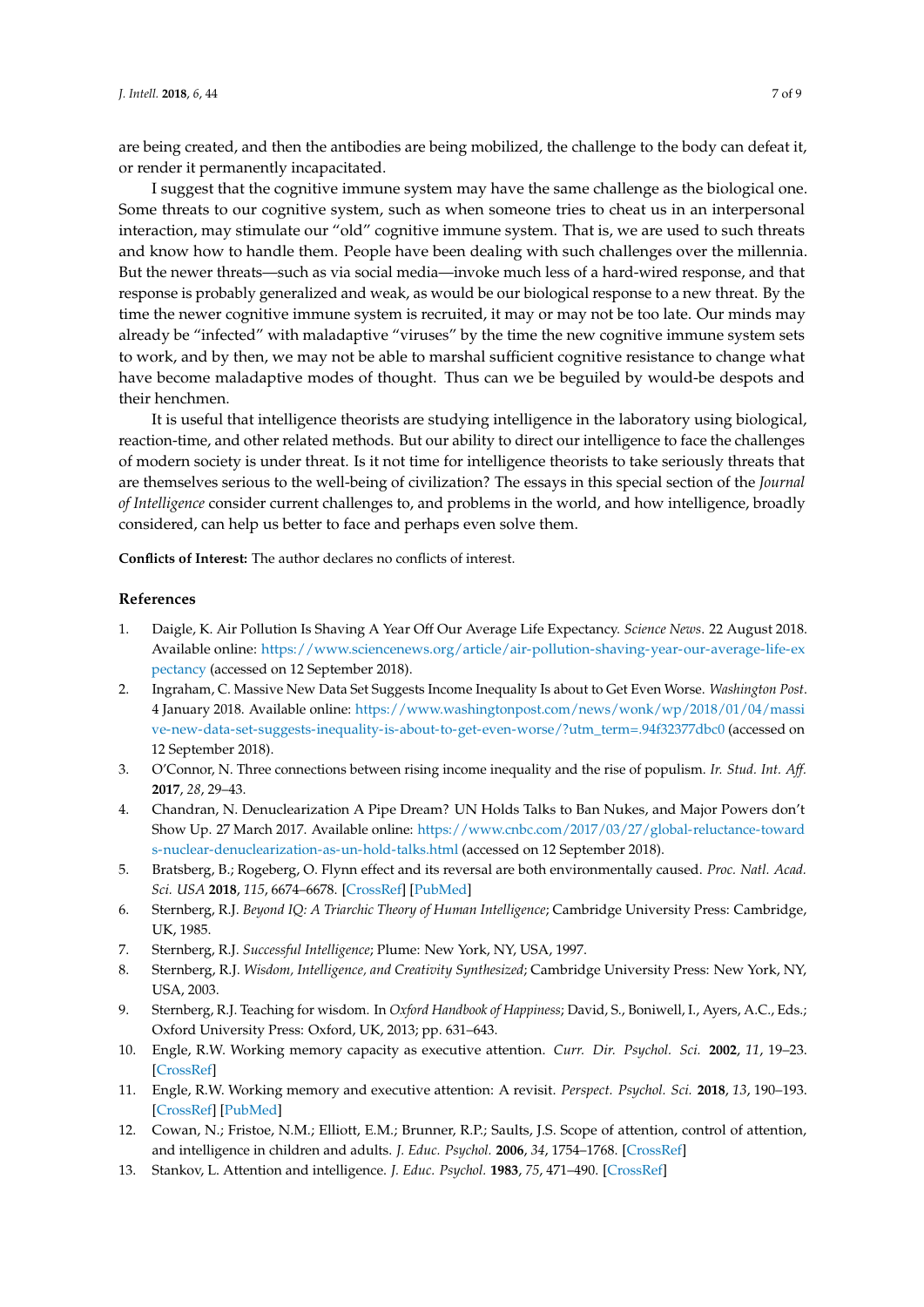- <span id="page-7-0"></span>14. Coyle, T.R. A differential-developmental model (DDM): Mental speed, attention lapses, and general intelligence (*g*). *J. Intell.* **2017**, *5*, 25. [\[CrossRef\]](http://dx.doi.org/10.3390/jintelligence5020025)
- <span id="page-7-1"></span>15. Neubauer, A.C. The mental speed approach to the assessment of intelligence. In *Advances in Cognition and Educational Practice: Reflections on the Concept of Intelligence*; Kingma, J., Tomic, W., Eds.; JAI: Greenwich, CT, USA, 1997; Volume 4, pp. 149–173.
- <span id="page-7-2"></span>16. Sternberg, R.J. Components of human intelligence. *Cognition* **1983**, *15*, 1–48. [\[CrossRef\]](http://dx.doi.org/10.1016/0010-0277(83)90032-X)
- <span id="page-7-3"></span>17. Sternberg, R.J. *The Triarchic Mind: A New Theory of Intelligence*; Viking: New York, NY, USA, 1988.
- <span id="page-7-4"></span>18. Koretz, D. *Measuring Up: What Educational Testing Really Tells Us*; Harvard University Press: Cambridge, MA, USA, 2008.
- <span id="page-7-5"></span>19. Sternberg, R.J. *College Admissions for the 21st Century*; Harvard University Press: Cambridge, MA, USA, 2010.
- <span id="page-7-6"></span>20. Sternberg, R.J. *What Universities Can Be*; Cornell University Press: Ithaca, NY, USA, 2016.
- <span id="page-7-7"></span>21. Vosoughi, S.; Roy, D.; Aral, S. The spread of true and false news online. *Science* **2018**, *359*, 1146–1151. [\[CrossRef\]](http://dx.doi.org/10.1126/science.aap9559) [\[PubMed\]](http://www.ncbi.nlm.nih.gov/pubmed/29590045)
- <span id="page-7-8"></span>22. Packard, V. *The Hidden Persuaders*; Pocket Books: New York, NY, USA, 1959.
- <span id="page-7-9"></span>23. Carr, N. *The Shallows: What the Internet Is Doing to Our Brains*; WW Norton & Company: New York, NY, USA, 2011.
- <span id="page-7-10"></span>24. Carr, N. *The Glass Cage: How Our Computers Are Changing Us*; WW Norton & Company: New York, NY, USA, 2011.
- <span id="page-7-11"></span>25. Aczel, B. Low levels of wisdom—Foolishness. In *Cambridge Handbook of Wisdom*; Sternberg, R.J., Glueck, J., Eds.; Cambridge University Press: New York, NY, USA, 2018; in press.
- 26. Aczel, B.; Palfi, B.; Kekecs, Z. What is stupid? People's conception of unintelligent behavior. *Intelligence* **2015**, *53*, 51–58. [\[CrossRef\]](http://dx.doi.org/10.1016/j.intell.2015.08.010)
- 27. Sternberg, R.J. Why smart people can be so foolish. *Eur. Psychol.* **2004**, *9*, 145–150. [\[CrossRef\]](http://dx.doi.org/10.1027/1016-9040.9.3.145)
- 28. Sternberg, R.J. Wisdom, foolishness, and toxicity in human development. *Res. Hum. Dev.* **2018**, in press. [\[CrossRef\]](http://dx.doi.org/10.1080/15427609.2018.1491216)
- <span id="page-7-12"></span>29. Gilliom, J. *SuperVision: An Introduction to The Surveillance Society*; University of Chicago Press: Chicago, IL, USA, 2012.
- 30. Cohen, E.D. *Mass Surveillance and State Control: The Total Information Awareness Project*; Palgrave Macmillan: New York, NY, USA, 2010.
- <span id="page-7-13"></span>31. Keller, W.M. *Democracy Betrayed: The Rise of the Surveillance Security State*; Counterpoint: New York, NY, USA, 2017.
- <span id="page-7-14"></span>32. Orwell, G. *1984*; Signet: New York, NY, USA, 1950.
- <span id="page-7-15"></span>33. Brainerd, C.J.; Reyna, V.F. Replication, registration, and scientific creativity. *Perspect. Psychol. Sci.* **2018**. [\[CrossRef\]](http://dx.doi.org/10.1177/1745691617739421) [\[PubMed\]](http://www.ncbi.nlm.nih.gov/pubmed/29961417)
- <span id="page-7-16"></span>34. Open Science Collaboration. Estimating the reproducibility of psychological science. *Science* **2015**, *349*, aac4716. [\[CrossRef\]](http://dx.doi.org/10.1126/science.aac4716) [\[PubMed\]](http://www.ncbi.nlm.nih.gov/pubmed/26315443)
- <span id="page-7-17"></span>35. Sternberg, R.J.; Kaufman, J.C.; Pretz, J.E. *The Creativity Conundrum: A Propulsion Model of Kinds of Creative Contributions*; Psychology Press: New York, NY, USA, 2002.
- <span id="page-7-18"></span>36. Stanovich, K.E. *Rationality and the Reflective Mind*; Oxford University Press: New York, NY, USA, 2010.
- 37. Stanovich, K.E. *What Intelligence Tests Miss: The Psychology of Rational Thought*; Yale University Press: New Haven, CT, USA, 2010.
- <span id="page-7-19"></span>38. Stanovich, K.E.; West, R.F.; Toplak, M.E. *The Rationality Quotient: Toward A Test of Rational Thinking*; MIT Press: Cambridge, MA, USA, 2018.
- <span id="page-7-20"></span>39. Sternberg, R.J. What does it mean to be smart? *Educ. Leadersh.* **1997**, *54*, 20.
- 40. Sternberg, R.J. Abilities are forms of developing expertise. *Educ. Res.* **1998**, *27*, 11–20. [\[CrossRef\]](http://dx.doi.org/10.3102/0013189X027003011)
- <span id="page-7-21"></span>41. Sternberg, R.J. Intelligence as developing expertise. *Contemp. Educ. Psychol.* **1999**, *24*, 359–375. [\[CrossRef\]](http://dx.doi.org/10.1006/ceps.1998.0998) [\[PubMed\]](http://www.ncbi.nlm.nih.gov/pubmed/10508532)
- <span id="page-7-22"></span>42. Sternberg, R.J.; Grigorenko, E.L.; Singer, J.L. (Eds.) *Creativity: The Psychology of Creative Potential and Realization*; American Psychological Association: Washington, DC, USA.
- <span id="page-7-23"></span>43. Markus, H.R.; Conner, A. *Clash! How to Thrive in a Multicultural World*; Plume: New York, NY, USA, 2014.
- <span id="page-7-24"></span>44. Sternberg, R.J. Schools should nurture wisdom. In *Teaching for Intelligence*, 2nd ed.; Presseisen, B.Z., Ed.; Corwin: Thousand Oaks, CA, USA, 2008; pp. 61–88.